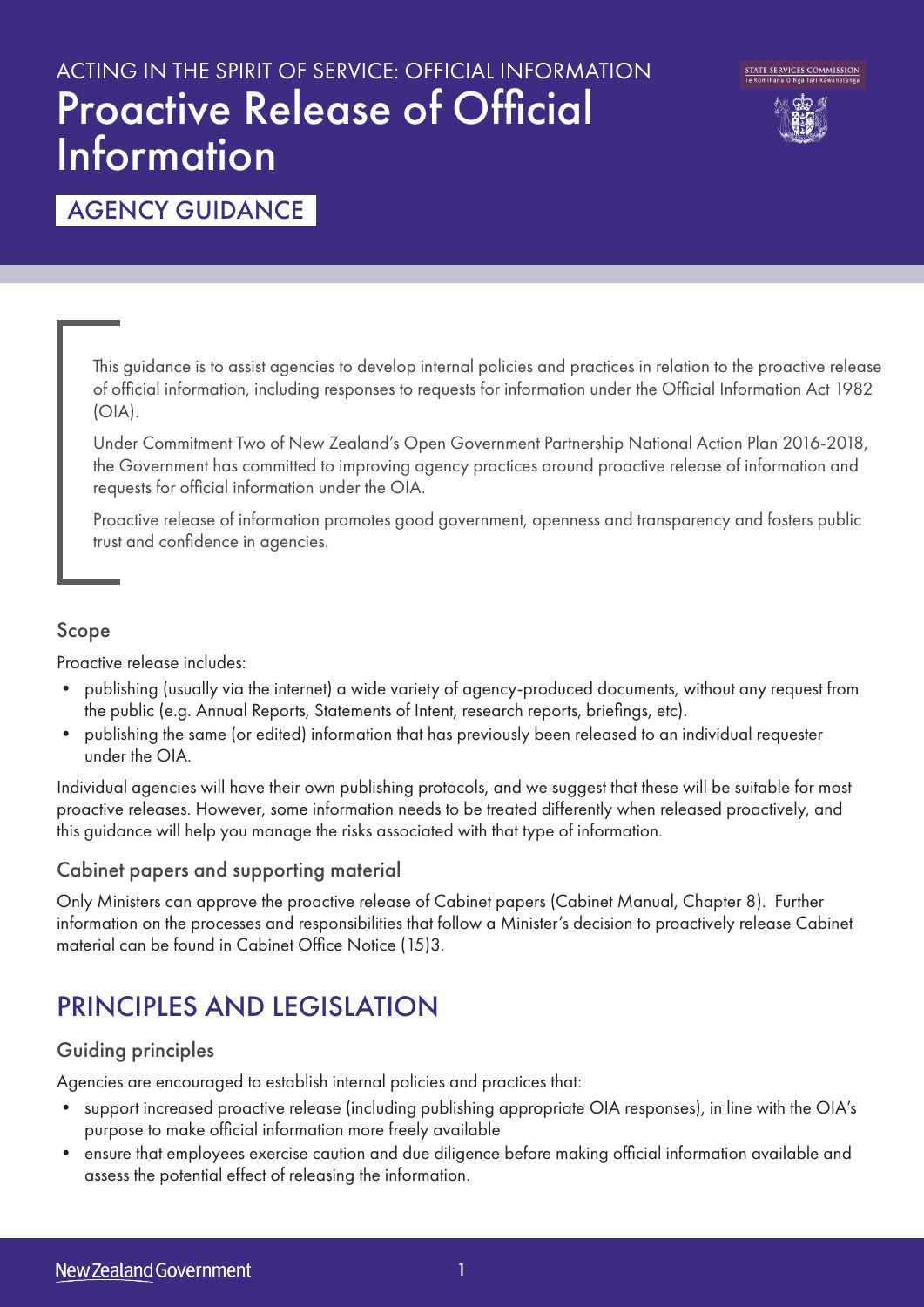#### Section 48 of the OIA

Under section 48 of the OIA, agencies and other people are protected from liability that may otherwise result from making information available in good faith "pursuant to the OIA" (including consequences that follow from the making available of that information).

The protections in section 48 do not extend to the proactive publication of information, including information that has previously been released to an individual requester under the OIA.

Agencies must consider any potential liability, whether civil or criminal, that might result from the proactive publication of any official information, (for example, defamation, copyright, privacy or breach of contract) before deciding to publish the information.

Agencies can still choose to make official information publicly available without a request, but before doing so, should have a process to confirm that it is appropriate to publish the information. This applies even where the information has been previously released under an OIA request.

### **CONSULTATION**

When agencies are considering publishing official information, they may need to consult with Ministers or notify them in accordance with the "no surprises" principle (Cabinet Manual paragraphs 8.50 – 8.54).

If the document proposed for release includes information relating to another agency, agencies may also need to consult with that agency to allow it to conduct its own risk assessment.

#### Information about agency employees

There may be instances where an agency considers that it is in the public interest to include the name of an official (typically a key decision maker) as part of an information release.

When an agency is considering publishing personal information about an official they should conduct a thorough risk assessment, including consulting the official to check whether they are comfortable with publication of their personal information.

If an agency considers it is in the public interest to publish the name of an official from another agency (for example a document relating to a cross-agency work programme), they should consult with the relevant agency.

## OIA RESPONSES

#### Publication of OIA responses — good practice considerations

- When considering publishing OIA responses, agencies should reconsider the information previously released to a requester under the OIA and reassess whether the information is suitable for publication more generally.
- An agency may decide to release information in addition to what has been requested to place that information in the proper context and mitigate any potential harm from its release.
- Unless it is clear that a response will not be published (for example, a response to a request for personal information), response letters should advise requesters that the response (with personal details removed for responses to natural persons) may be published on the agency's website. It may be useful to include this as a standard phrase in agency templates.
- Agencies should let all relevant parties (such as external agencies) know that it is proposing to publish the response.
- It is good practice to publish responses shortly after they are provided to the requester (allowing a short period for requesters to consider the information before it enters the public domain). It may be more efficient to publish responses in batches, rather than as they are conveyed to individual requesters.